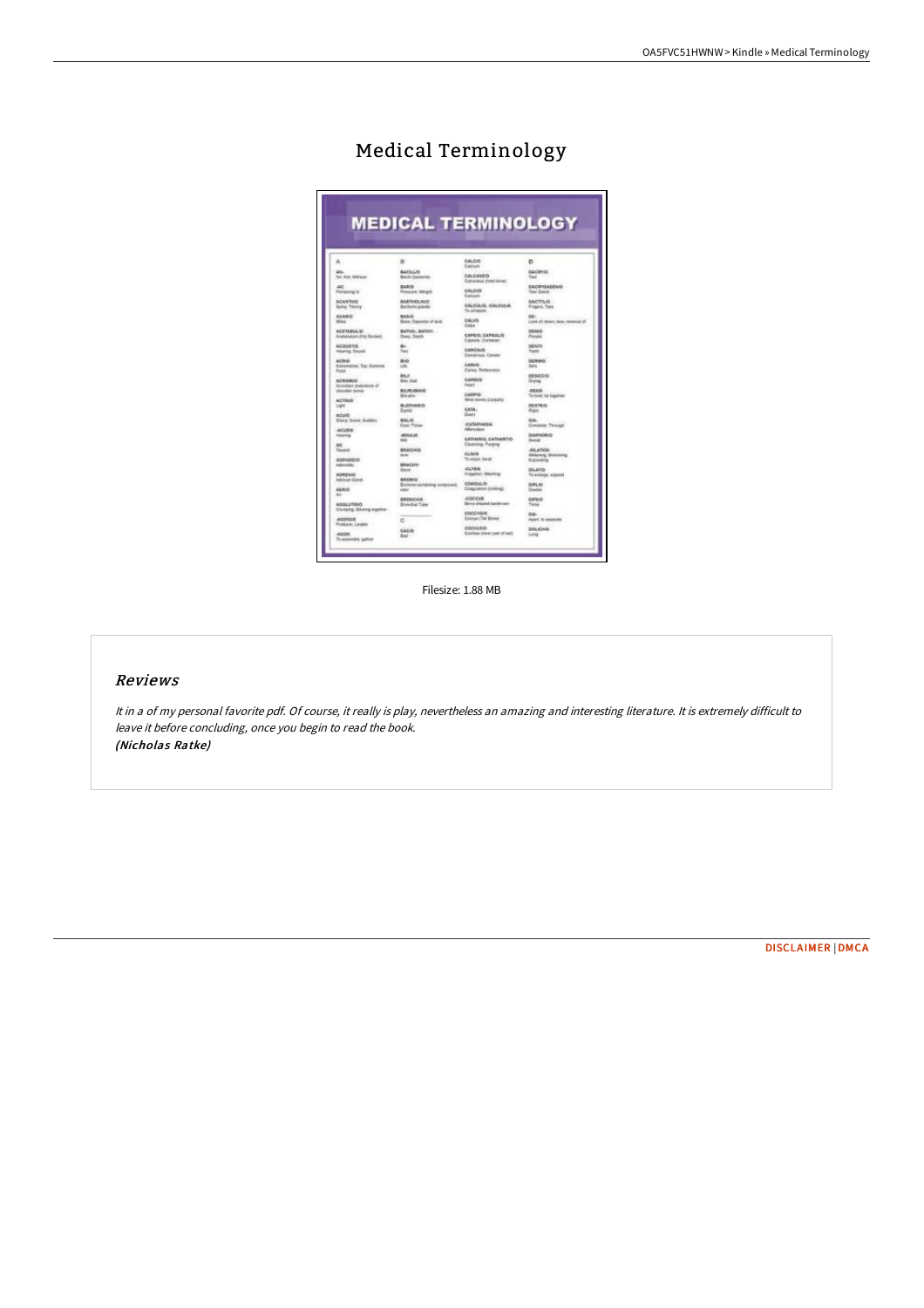## MEDICAL TERMINOLOGY



To read Medical Terminology PDF, remember to follow the hyperlink below and download the file or get access to additional information which are relevant to MEDICAL TERMINOLOGY book.

Speedy Publishing Books, United States, 2014. Paperback. Book Condition: New. 279 x 216 mm. Language: English . Brand New Book \*\*\*\*\* Print on Demand \*\*\*\*\*.This pamphlet aids every aspect of the structure of medical terminology and its use in the field, providing working medical vocabulary definitions for the most frequently encountered suffixes, prefixes, and word roots.

- $\blacksquare$ Read Medical [Terminology](http://www.bookdirs.com/medical-terminology-paperback.html) Online
- $\ensuremath{\boxdot}$ Download PDF Medical [Terminology](http://www.bookdirs.com/medical-terminology-paperback.html)
- B Download ePUB Medical [Terminology](http://www.bookdirs.com/medical-terminology-paperback.html)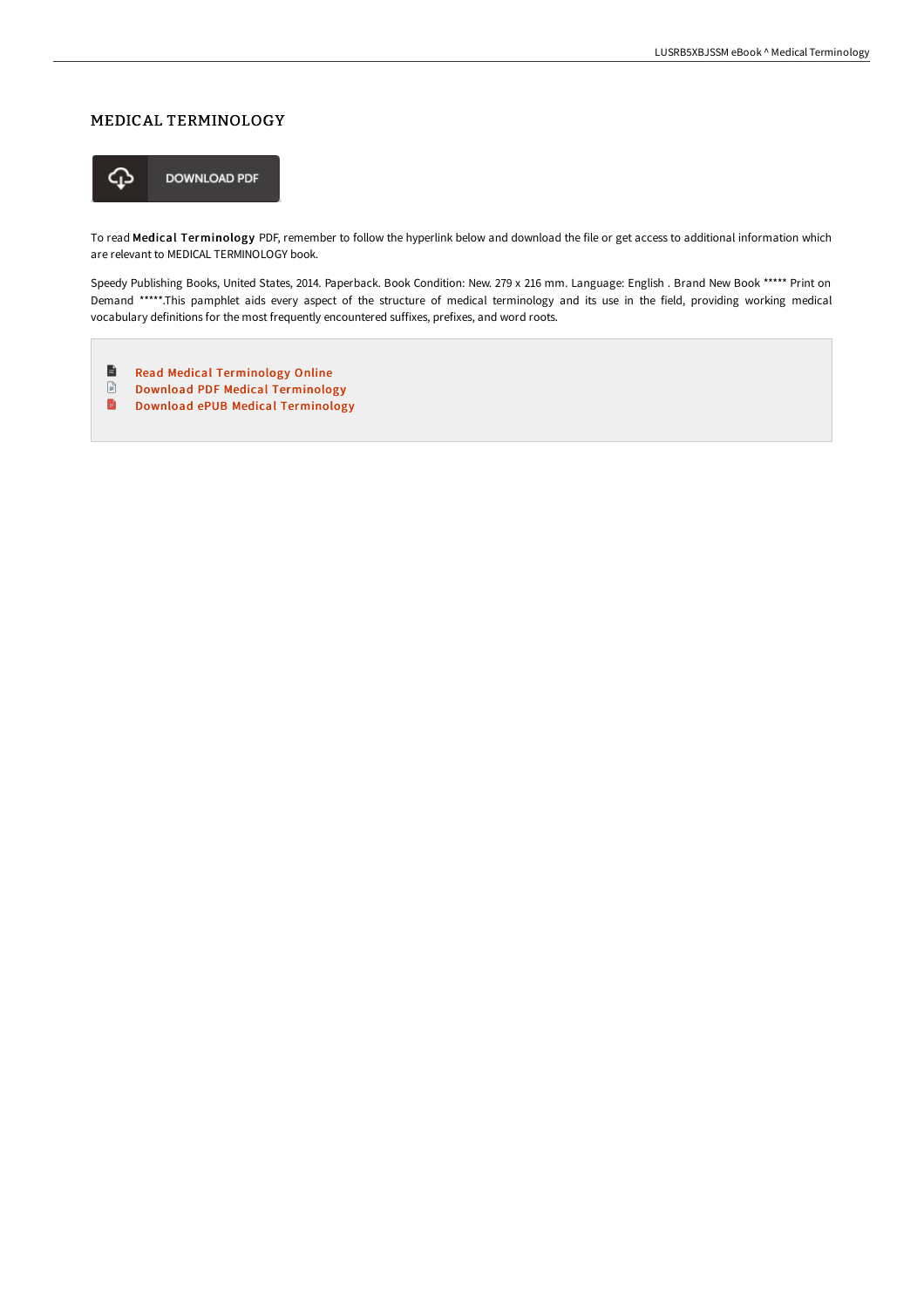## Other PDFs

| _____                    |
|--------------------------|
| $\overline{\phantom{a}}$ |

[PDF] Medical information retrieval (21 universities and colleges teaching information literacy education f amily planning)

Follow the hyperlink beneath to get "Medical information retrieval (21 universities and colleges teaching information literacy education family planning)" PDF file. Read [eBook](http://www.bookdirs.com/medical-information-retrieval-21-universities-an.html) »

| <b>Contract Contract Contract Contract Contract Contract Contract Contract Contract Contract Contract Contract C</b><br>______ |
|--------------------------------------------------------------------------------------------------------------------------------|
| $\sim$                                                                                                                         |

[PDF] Crochet: Learn How to Make Money with Crochet and Create 10 Most Popular Crochet Patterns for Sale: ( Learn to Read Crochet Patterns, Charts, and Graphs, Beginner s Crochet Guide with Pictures) Follow the hyperlink beneath to get "Crochet: Learn How to Make Money with Crochet and Create 10 Most Popular Crochet Patterns for Sale: ( Learn to Read Crochet Patterns, Charts, and Graphs, Beginner s Crochet Guide with Pictures)" PDF file. Read [eBook](http://www.bookdirs.com/crochet-learn-how-to-make-money-with-crochet-and.html) »

[PDF] Ninja Adventure Book: Ninja Book for Kids with Comic Illustration: Fart Book: Ninja Skateboard Farts (Perfect Ninja Books for Boys - Chapter Books for Kids Age 8 - 10 with Comic Pictures Audiobook with Book) Follow the hyperlink beneath to get "Ninja Adventure Book: Ninja Book for Kids with Comic Illustration: Fart Book: Ninja Skateboard Farts (Perfect Ninja Books for Boys - Chapter Books for Kids Age 8 - 10 with ComicPictures Audiobook with Book)" PDF file. Read [eBook](http://www.bookdirs.com/ninja-adventure-book-ninja-book-for-kids-with-co.html) »

| _____  |
|--------|
| ٠<br>× |

[PDF] 10 Most Interesting Stories for Children: New Collection of Moral Stories with Pictures Follow the hyperlink beneath to get "10 Most Interesting Stories for Children: New Collection of Moral Stories with Pictures" PDF file. Read [eBook](http://www.bookdirs.com/10-most-interesting-stories-for-children-new-col.html) »

| P. |  |
|----|--|

[PDF] Par for the Course: Golf Tips and Quips, Stats & Stories [Paperback] [Jan 01,. Follow the hyperlink beneath to get "Par for the Course: Golf Tips and Quips, Stats & Stories [Paperback] [Jan 01,." PDF file. Read [eBook](http://www.bookdirs.com/par-for-the-course-golf-tips-and-quips-stats-amp.html) »

| and the state of the state of the state of the state of the state of the state of the state of the state of th<br>_____ |  |
|-------------------------------------------------------------------------------------------------------------------------|--|
| .,                                                                                                                      |  |

[PDF] The Story of Easter [Board book] [Feb 01, 2011] Patricia A. Pingry and Rebecc. Follow the hyperlink beneath to get "The Story of Easter [Board book] [Feb 01, 2011] Patricia A. Pingry and Rebecc." PDF file. Read [eBook](http://www.bookdirs.com/the-story-of-easter-board-book-feb-01-2011-patri.html) »